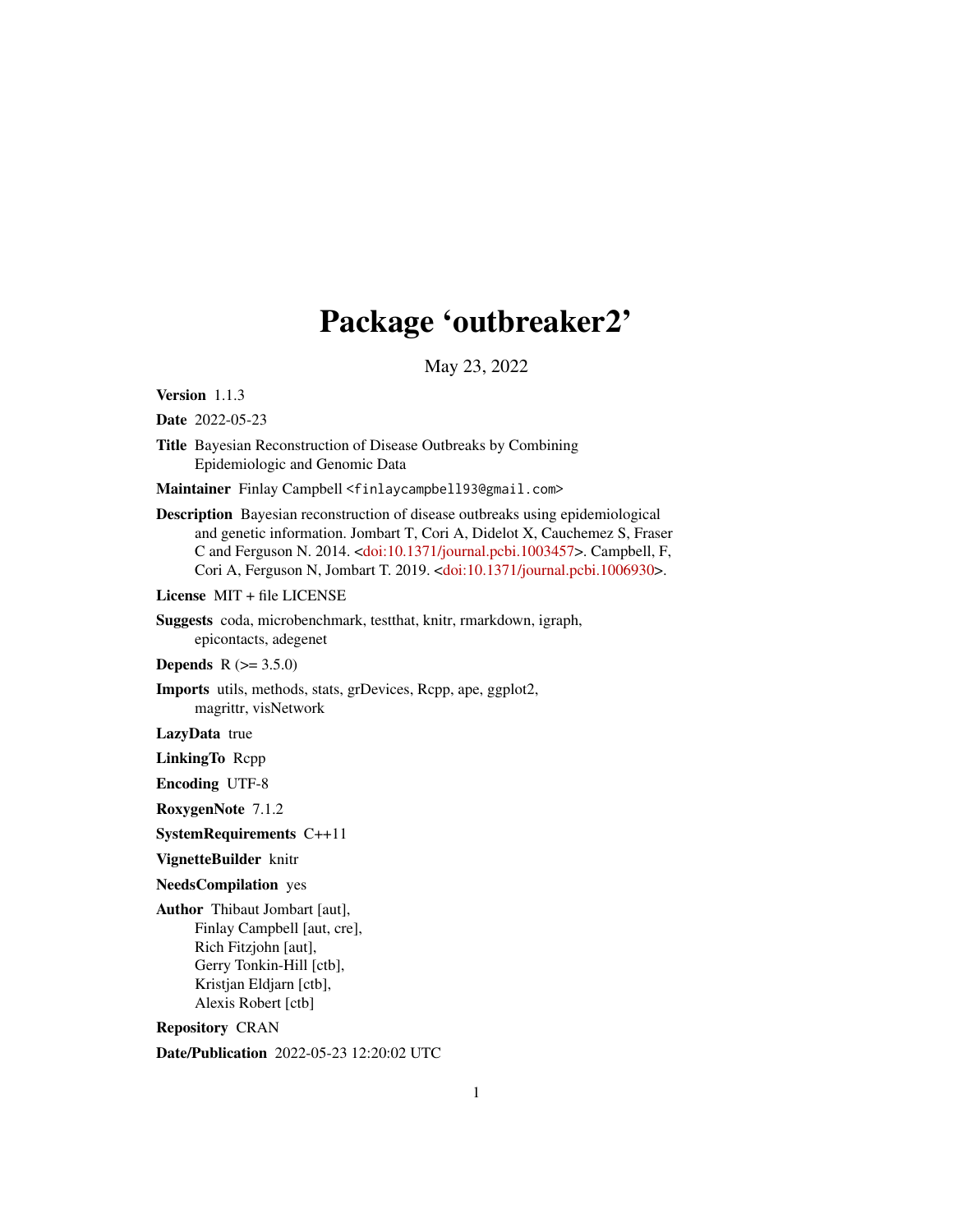# <span id="page-1-0"></span>R topics documented:

| Index | 22 |
|-------|----|
|       |    |
|       |    |
|       |    |
|       |    |
|       |    |
|       |    |
|       |    |
|       |    |
|       |    |
|       |    |
|       |    |
|       |    |
|       |    |
|       |    |

bind\_to\_function *Encloses argument in a function's environment*

# Description

This function takes a function f and a series of named arguments, and returns a closure of f which will only rely on one single argument 'param'. This is used to reduce the number of arguments passed around to likelihood or movement functions. This functionality is used internally when creating closures of custom moves in bind\_moves.

# Usage

bind\_to\_function(f, ...)

# Arguments

|          | The function to which arguments are bound.             |
|----------|--------------------------------------------------------|
| $\cdots$ | Named arguments to bind to the function's environment. |

# Author(s)

Initial code by Rich FitzJohn (see 'references') with some adaptations by Thibaut Jombart

# References

Initial code comes from the partially\_apply function in the 'rodeint' package richfitz/rodeint.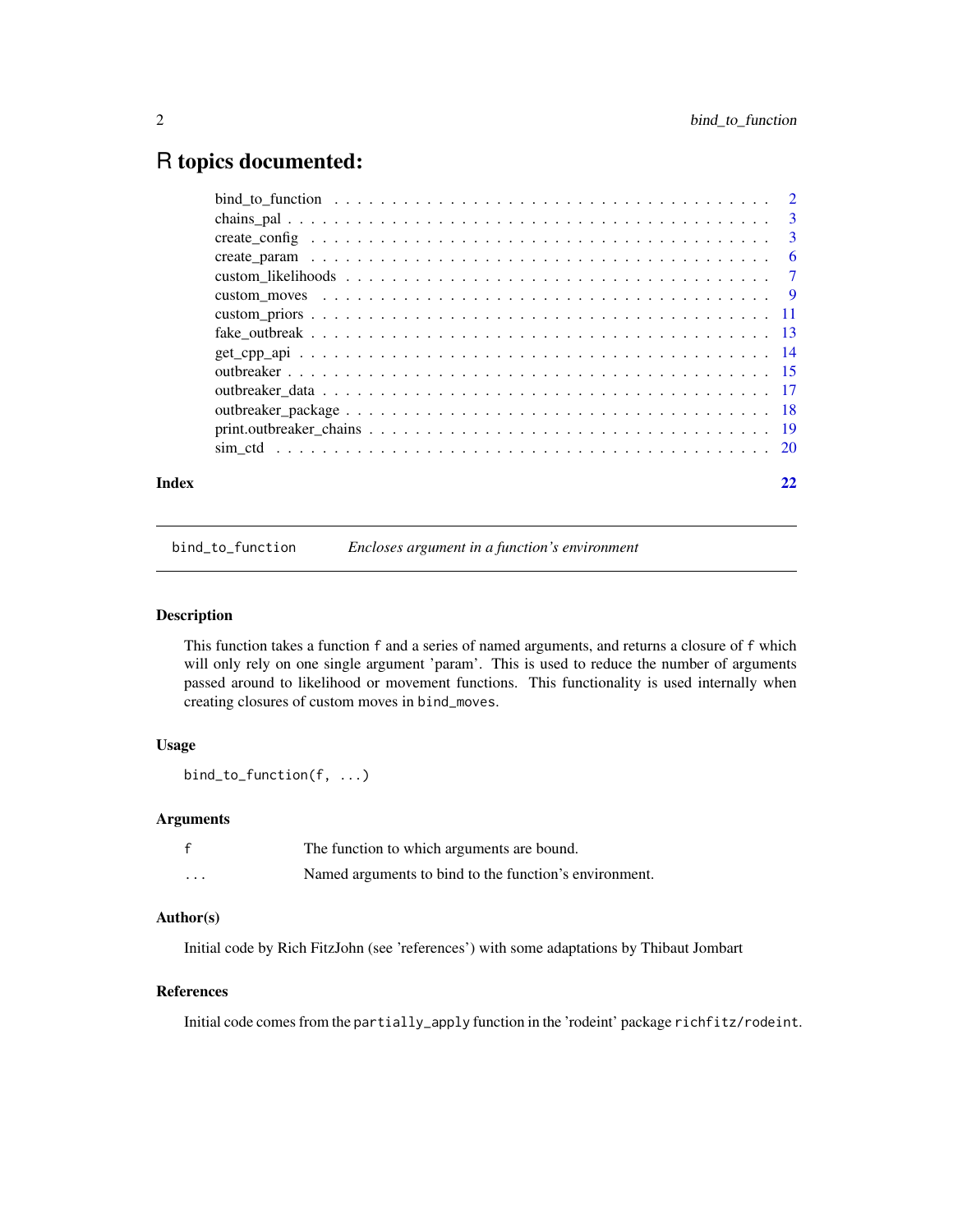<span id="page-2-0"></span>

# Description

These functions are different color palettes (color-generating functions) used in outbreaker.

#### Usage

```
chains_pal(n)
```
cases\_pal(n)

# Arguments

n a number of colors to be created

# Author(s)

Thibaut Jombart (<thibautjombart@gmail.com>)

# Examples

 $plot(1:8, col = chains\_pal(8), cex = 10, pch = 20)$ 

<span id="page-2-1"></span>create\_config *Set and check parameter settings of outbreaker*

# Description

This function defines settings for outbreaker. It takes a list of named items as input, performs various checks, set defaults where arguments are missing, and return a correct list of settings. If no input is given, it returns the default settings.

# Usage

create\_config(..., data = NULL)

## S3 method for class 'outbreaker\_config'  $print(x, \ldots)$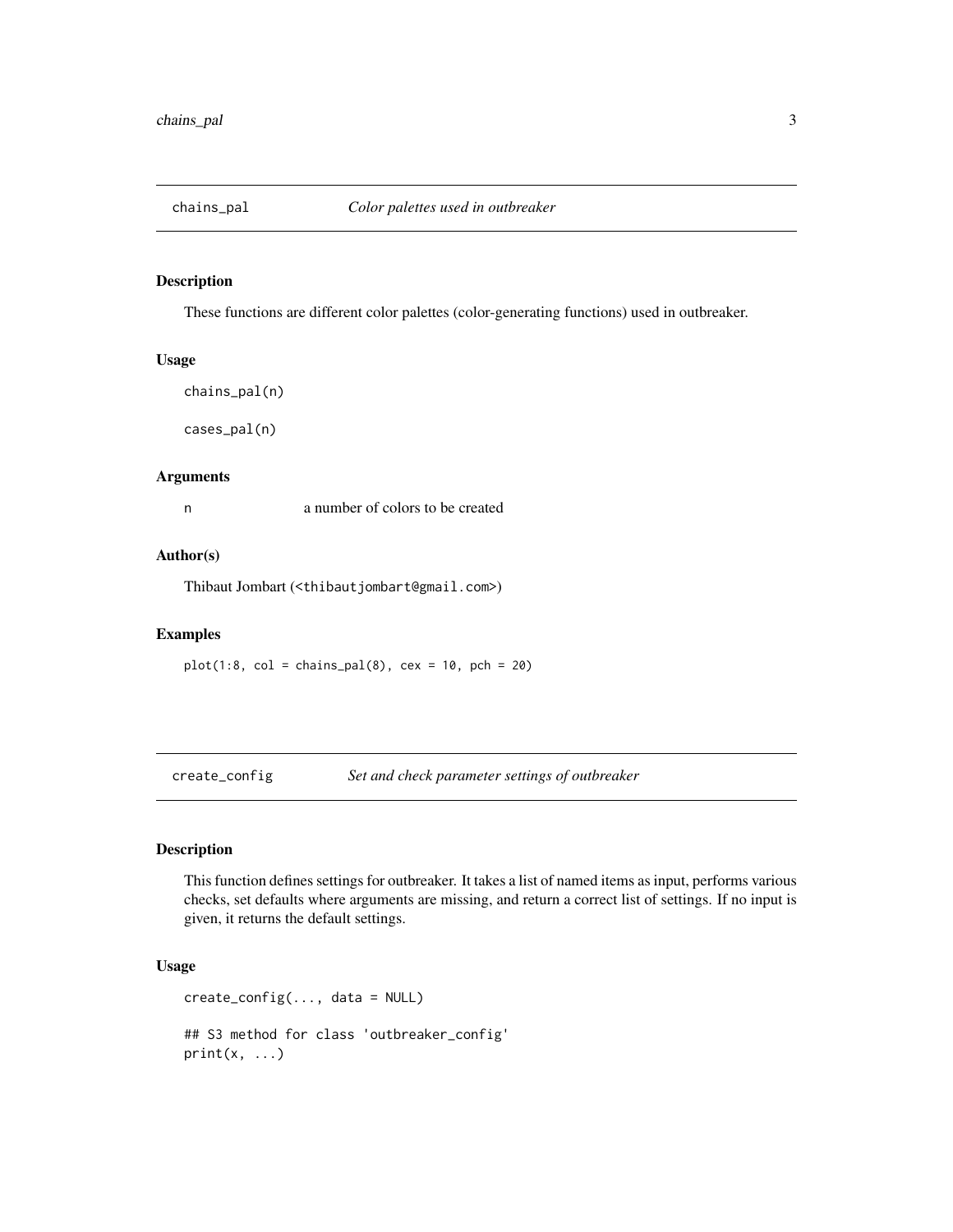#### Arguments

| $\cdots$ | further arguments to be passed to other methods                                                                                          |
|----------|------------------------------------------------------------------------------------------------------------------------------------------|
| data     | an optional list of data items as returned by outbreaker_data; if provided, this<br>allows for further checks of the outbreaker setings. |
| X        | an outbreaker_config object as returned by create_config.                                                                                |

# Details

Acceptables arguments for ... are:

- init\_tree the tree used to initialize the MCMC. Can be either a character string indicating how this tree should be computed, or a vector of integers corresponding to the tree itself, where the i-th value corresponds to the index of the ancestor of 'i' (i.e., init.tree[i] is the ancestor of case i). Accepted character strings are "seqTrack" (uses seqTrack algorithm to generate the initial tree - see function seqTrack in the package adegenet), "random" (ancestor randomly selected from preceding cases), and "star" (all cases coalesce to the first case). Note that for SeqTrack, all cases should have been sequenced.
- init\_alpha a vector of integers indicating the initial values of alpha, where the i-th value indicates the ancestor of case 'i'; defaults to NULL, in which ancestries are defined from init\_tree.
- init\_kappa a (recycled) vector of integers indicating the initial values of kappa; defaults to 1.
- init\_t\_inf a vector of integers indicating the initial values of t\_inf, i.e. dates of infection; defaults to NULL, in which case the most likely t\_inf will be determined from the delay to reporting/symptoms distribution, and the dates of reporting/symptoms, provided in data.
- init\_mu initial value for the mutation rates
- **init\_pi** initial value for the reporting probability
- init\_eps initial value for the contact reporting coverage
- init lambda initial value for the non-infectious contact rate
- n\_iter an integer indicating the number of iterations in the MCMC, including the burnin period
- move\_alpha a vector of logicals indicating, for each case, if the ancestry should be estimated ('moved' in the MCMC), or not, defaulting to TRUE; the vector is recycled if needed.
- move\_t\_inf a vector of logicals indicating, for each case, if the dates of infection should be estimated ('moved' in the MCMC), or not, defaulting to TRUE; the vector is recycled if needed.
- move\_mu a logical indicating whether the mutation rates should be estimated ('moved' in the MCMC), or not, all defaulting to TRUE.
- move\_pi a logical indicating whether the reporting probability should be estimated ('moved' in the MCMC), or not, all defaulting to TRUE.
- move\_eps a logical indicating whether the contact reporting coverage should be estimated ('moved' in the MCMC), or not at all, defaulting to TRUE.
- move\_lambda a logical indicating whether the non-infectious contact rate should be estimated ('moved' in the MCMC), or not at all, defaulting to TRUE.
- move\_kappa a logical indicating whether the number of generations between two successive cases should be estimated ('moved' in the MCMC), or not, all defaulting to TRUE.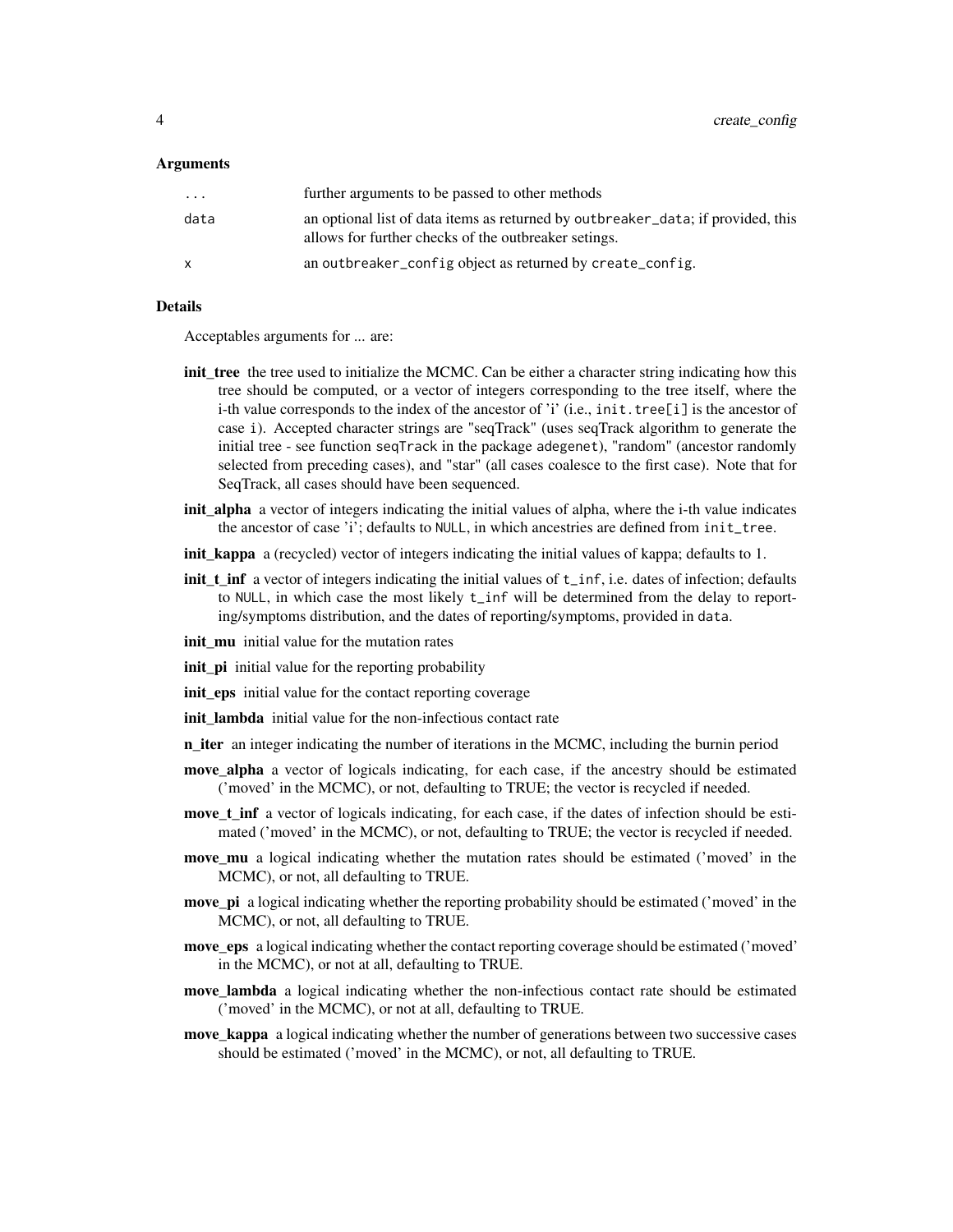<span id="page-4-0"></span>move\_pi a logical indicating whether the reporting probability should be estimated ('moved' in the MCMC), or not, all defaulting to TRUE.

**n\_iter** the number of iterations of the MCMC

sample\_every the frequency at which MCMC samples are retained for the output

sd\_mu the standard deviation for the Normal proposal for the mutation rates

sd\_pi the standard deviation for the Normal proposal for the reporting probability

sd\_eps the standard deviation for the Normal proposal for the contact reporting coverage

sd\_lambda the standard deviation for the Normal proposal for the non-infectious contact rate

prop\_alpha\_move the proportion of ancestries to move at each iteration of the MCMC

prop\_t\_inf\_move the proportion of infection dates to move at each iteration of the MCMC

**batch** size the size of the batch of random number pre-generated

paranoid a logical indicating if the paranoid mode should be used; this mode is used for performing additional tests during outbreaker; it makes computations substantially slower and is mostly used for debugging purposes.

min\_date earliest infection date possible, expressed as days since the first sampling

- **max** kappa an integer indicating the largest number of generations between any two linked cases; defaults to 5
- prior\_mu a numeric value indicating the rate of the exponential prior for the mutation rate 'mu'
- prior pi a numeric vector of length 2 indicating the first and second parameter of the beta prior for the reporting probability 'pi'
- prior eps a numeric vector of length 2 indicating the first and second parameter of the beta prior for the contact reporting coverage 'eps'
- prior\_lambda a numeric vector of length 2 indicating the first and second parameter of the beta prior for the non-infectious contact rate 'lambda'
- ctd directed a logical indicating if the contact tracing data is directed or not. If yes, the first column represents the infector and the second column the infectee. If ctd is provided as an epicontacts objects, directionality will be taken from there.
- pb a logical indicating if a progress bar should be displayed

# Author(s)

Thibaut Jombart (<thibautjombart@gmail.com>)

#### See Also

[outbreaker\\_data](#page-16-1) to check and process data for outbreaker

# **Examples**

```
## see default settings
create_config()
## change defaults
```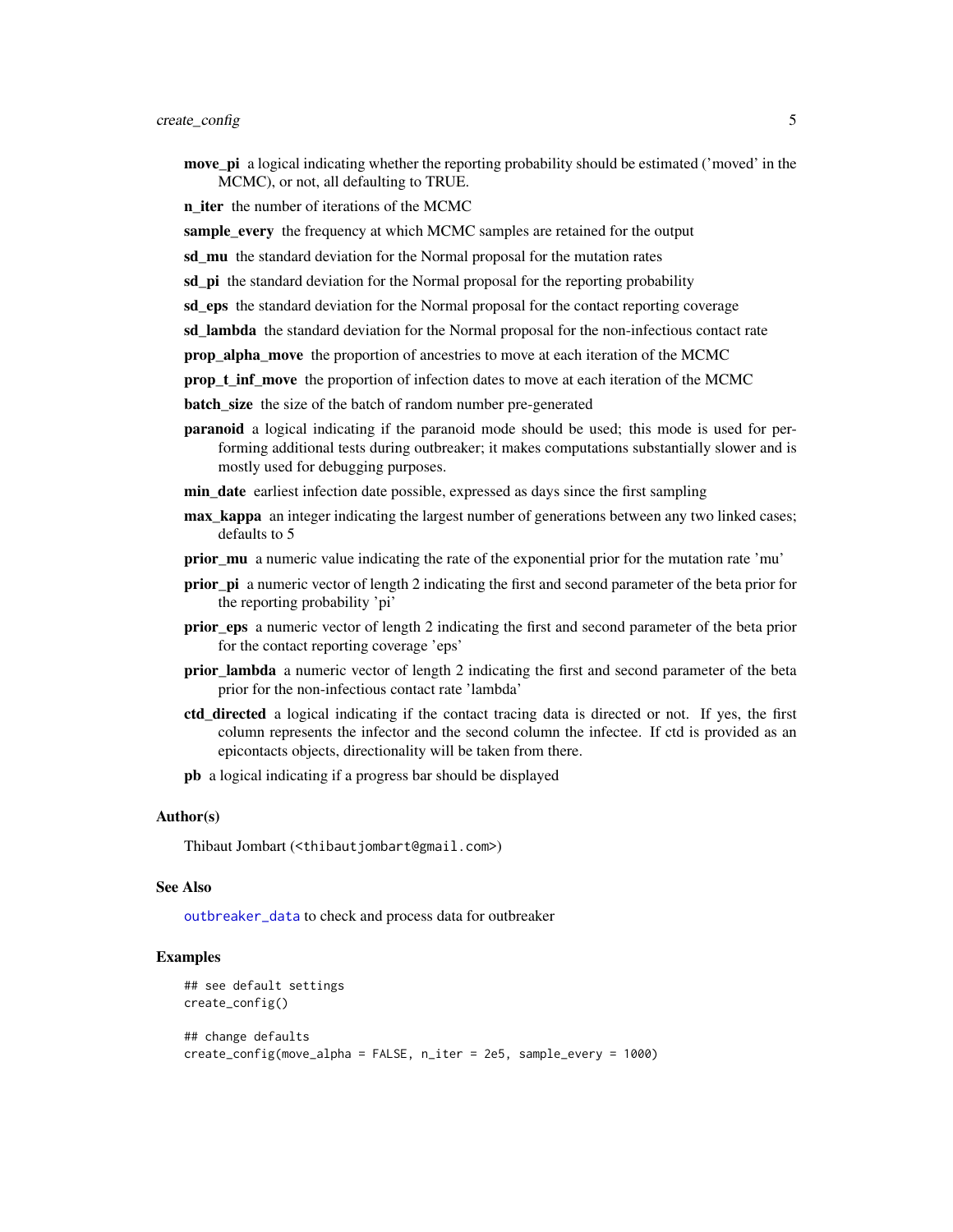<span id="page-5-1"></span><span id="page-5-0"></span>create\_param *Initializes outputs for outbreaker*

#### Description

This function creates initial outputs and parameter states for outbreaker.

# Usage

```
create\_param(data = outbreak\_data(), config = create\_config())
```
#### Arguments

| data   | A list of data items as returned by outbreaker_data, or arguments passed to<br>this function. |
|--------|-----------------------------------------------------------------------------------------------|
| config | A list of settings as returned by create_config, or arguments passed to this<br>function.     |

#### Value

A list containing two components \$store and \$current. store is a list with the class outbreaker\_store, used for storing 'saved' states of the MCMC. current is a list with the class outbreaker\_param, used for storing 'current' states of the MCMC.

outbreaker\_store class content:

- size: The length of the list, corresponding to the number of samples saved from the MCMC.
- step: A vector of integers of length size, storing the steps of the MCMC corresponding to the saved samples.
- post: A numeric vector of length size, storing log-posterior values.
- like: A numeric vector of length size, storing log-likelihood values.
- prior: A numeric vector of length size, storing log-prior values.
- alpha: A list of length size. Each item of the list is an integer vector of length data\$N, storing indices (from 1 to N) of infectors for each case.
- t\_inf: A list of length size. Each item of the list is an integer vector of length data\$N, storing dates of infections for each case.
- mu: A numeric vector of length size, storing values of the mutation rate.
- kappa: A list of length size. Each item of the list is an integer vector of length data\$N, storing the number of generations before the last sampled ancestor for each case.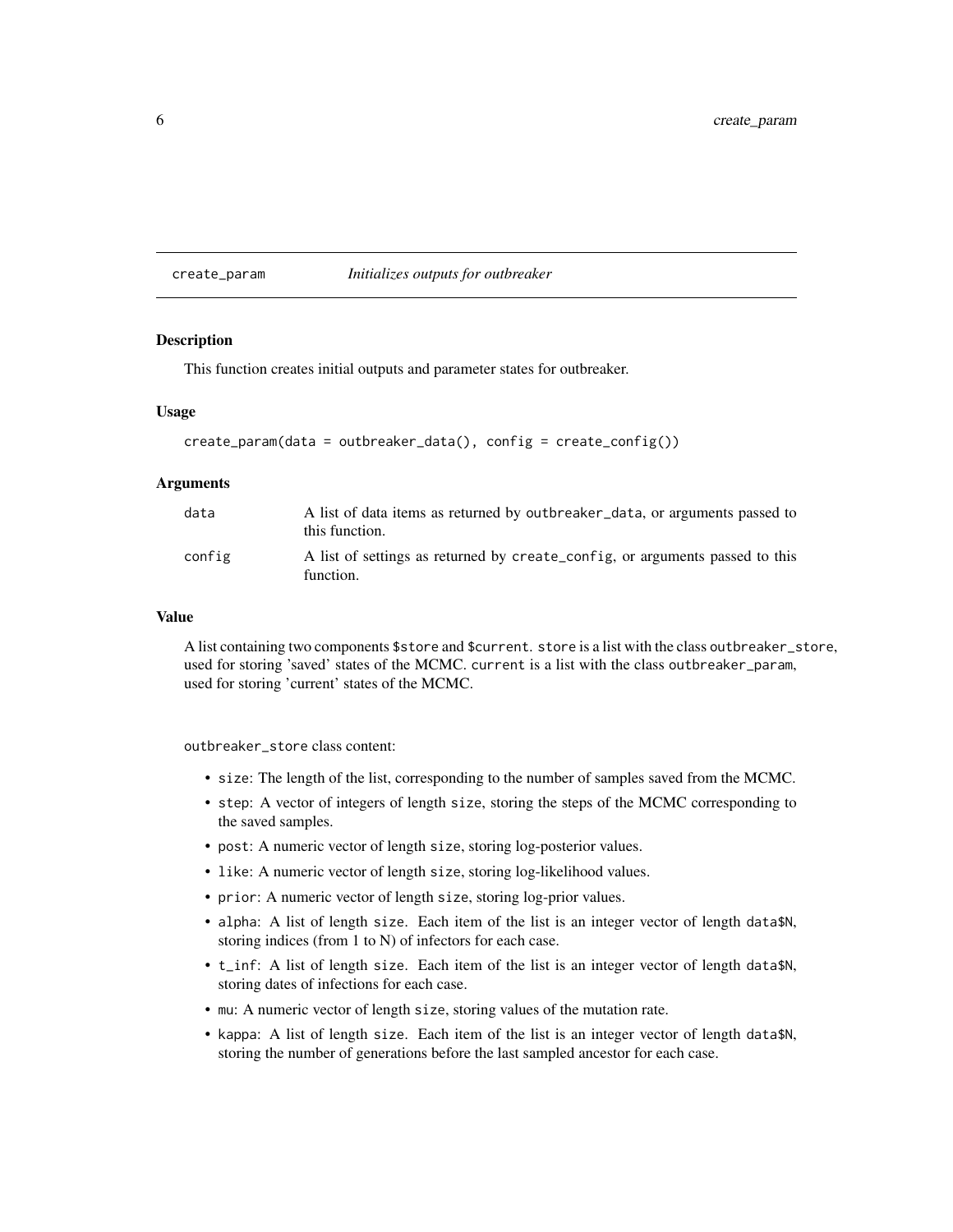- <span id="page-6-0"></span>• pi: A numeric vector of length size, storing values of the reporting probability.
- eps: A numeric vector of length size, storing values of the contact reporting coverage.
- lambda: A numeric vector of length size, storing values of the non-infectious contact rate.
- counter: A counter used to keep track of the current iteration of the MCMC (used internally).

outbreaker\_param class content:

- alpha: An integer vector of length data\$N, storing indices (from 1 to N) of infectors for each case.
- t\_inf: An integer vector of length data\$N, storing dates of infections for each case.
- mu: The value of the mutation rate.
- kappa: An integer vector of length data\$N, storing the number of generations before the last sampled ancestor for each case.
- pi: The value of the reporting probability.
- eps: The value of the contact reporting coverage.
- lambda: The value of the non-infectious contact rate.

#### Author(s)

Thibaut Jombart (<thibautjombart@gmail.com>)

# Examples

```
## load data
x <- fake_outbreak
data <- outbreaker_data(dates = x$sample, dna = x$dna, w_dens = x$w)
## modify config settings
config <- create_config(move_alpha = FALSE, n_iter = 2e5, sample_every = 1000)
## create param object
param <- create_param(data = data, config = config)
```
<span id="page-6-1"></span>custom\_likelihoods *Customise likelihood functions for outbreaker*

### **Description**

This function is used to specify customised likelihood functions for outbreaker. Custom functions are specified as a named list or series of comma-separated, named arguments, indicating which log-likelihood component they compute. Values currently available are: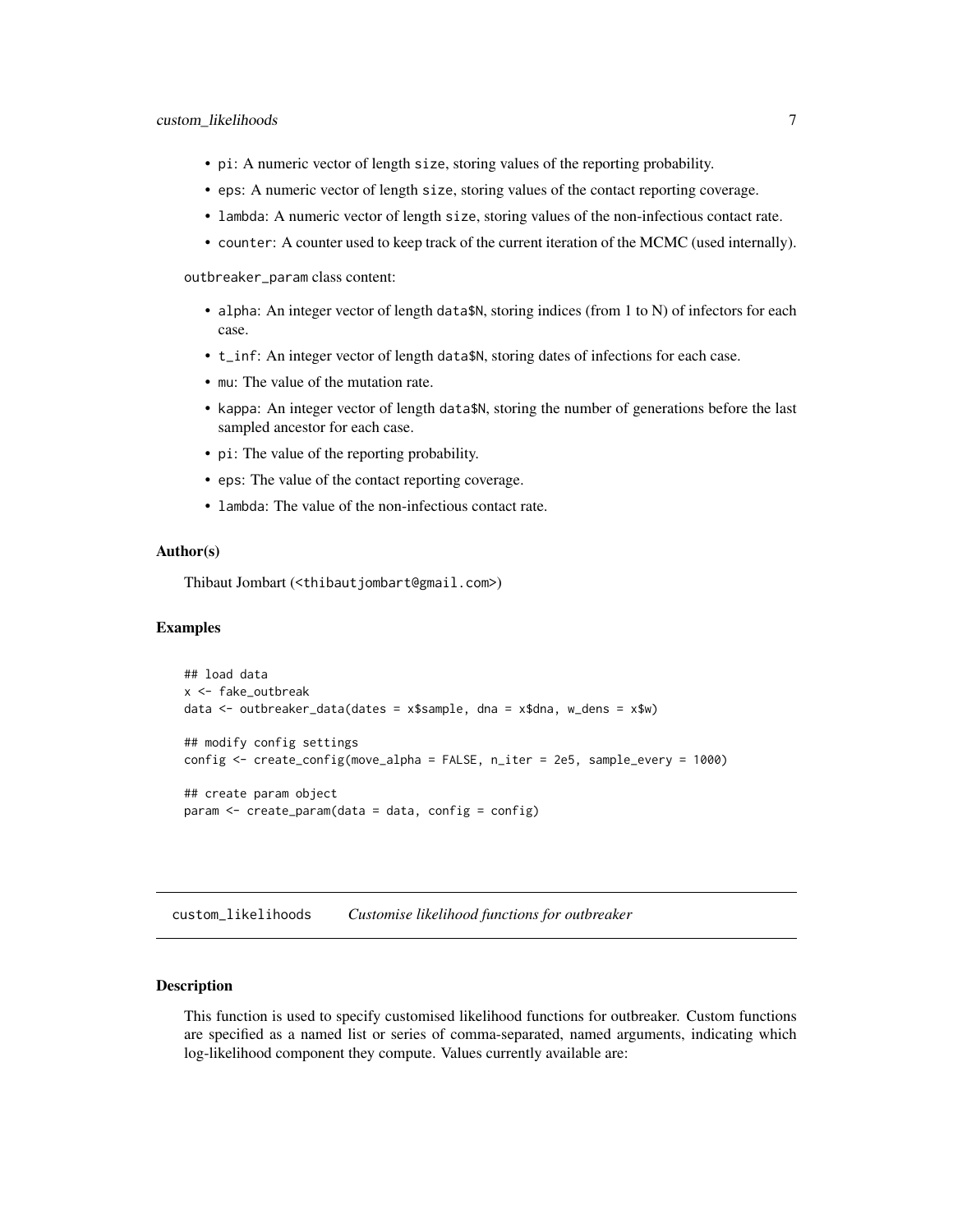# Usage

```
custom_likelihoods(...)
## S3 method for class 'custom_likelihoods'
print(x, \ldots)
```
# Arguments

| . | a named list of functions, each computing a log-likelihood component. |
|---|-----------------------------------------------------------------------|
|   | an outbreaker_config object as returned by create_config.             |

# Details

- genetic: the genetic likelihood; by default, the function cpp\_ll\_genetic is used.
- timing\_sampling: the likelihood of sampling times; by default, the function cpp\_ll\_timing\_sampling is used.
- timing\_infections: the likelihood of infection times; by default, the function cpp\_ll\_timing\_infections is used.
- reporting: the likelihood of the reporting process; by default, the function cpp\_ll\_reporting is used.
- contact: the likelihood of the contact tracing data; by default, the function cpp\_ll\_contact is used.

All log-likelihood functions should have the following arguments, in this order:

- data: a list of named items containing input data as returned by [outbreaker\\_data](#page-16-1)
- param: a list of parameters with the class [create\\_param](#page-5-1)

#### Value

A named list of list(function, arity) pairs with the class custom\_likelihood, each function implementing a customised log-likelihood component of outbreaker. Functions which are not customised will result in a list(NULL, 0) component. Any function with arity 3 must have the third parameter default to NULL.

a list of named functions

#### Author(s)

Thibaut Jombart (<thibautjombart@gmail.com>)

# See Also

See [customization vignette](http://www.repidemicsconsortium.org/outbreaker2/articles/customisation.html#customizing-likelihood) for detailed examples on how to customize likelihoods.

<span id="page-7-0"></span>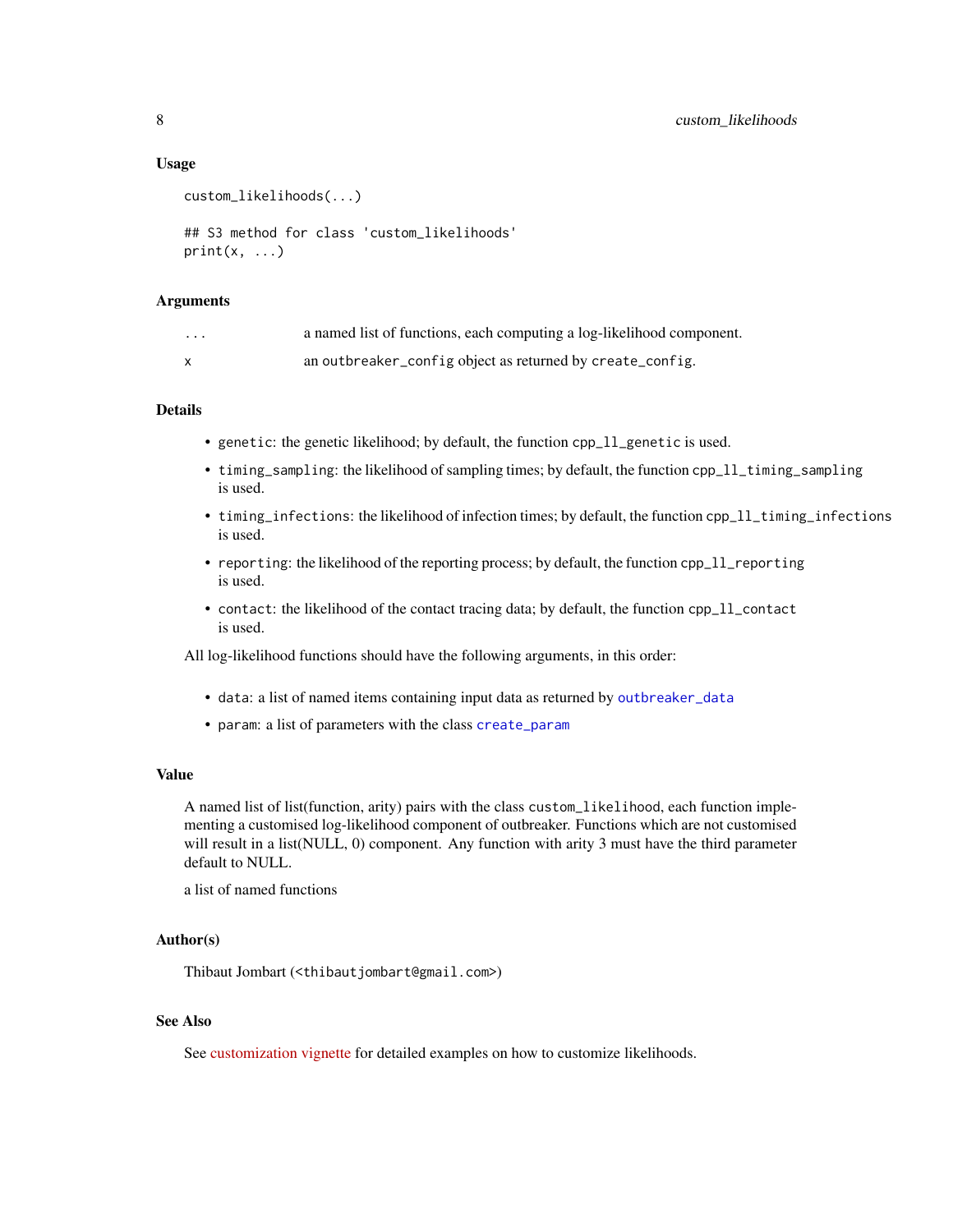# <span id="page-8-0"></span>custom\_moves 9

# Examples

```
## specify a null model by disabling all likelihood components
f_null <- function(data, param) {
  return(0.0)
}
null_model <- custom_likelihoods(genetic = f_null,
                                timing_sampling = f_null,
                                timing_infections = f_null,
                                reporting = f\_null,contact = f_nullnull_config <- list(find_import = FALSE,
                    n_iter = 100,
                    sample_every = 1)
## load data
x <- fake_outbreak
data <- outbreaker_data(dates = x$sample, dna = x$dna, w_dens = x$w)
res_null <- outbreaker(data = data,
                       config = null_{config},
                       likelihoods = null_model)
## visualise ancestries to see if all transmission trees have been explored
plot(res_null, type = "alpha")
```
<span id="page-8-1"></span>custom\_moves *Customise samplers for outbreaker*

#### Description

This function is used to specify customised movement functions (a.k.a. samplers) for outbreaker. Custom functions are specified as a named list or series of comma-separated, named arguments, indicating which type of movement they implement. Values currently available are:

# Usage

```
custom_moves(...)
```

```
## S3 method for class 'outbreaker_moves'
print(x, \ldots)
```
#### Arguments

| $\cdots$ | A list or a series of named, comma-separated functions implementing move- |
|----------|---------------------------------------------------------------------------|
|          | ments of parameters or augmented data.                                    |
|          | an outbreaker_moves object as returned by create_moves.                   |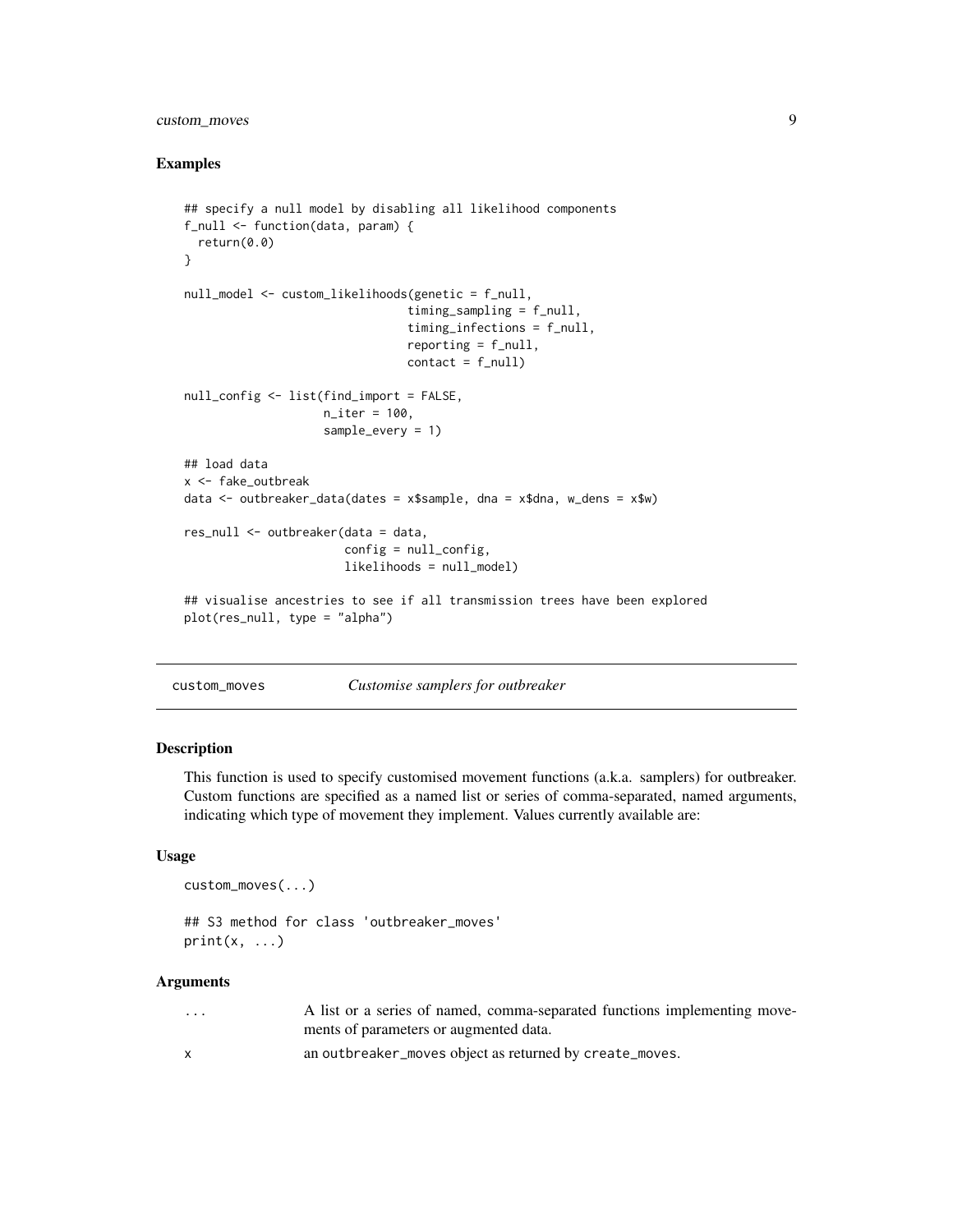# <span id="page-9-0"></span>Details

- mu: movement of the mutation rate; by default, the function cpp\_move\_mu is used.
- pi: movement of the reporting probability; by default, the function cpp\_move\_pi is used.
- eps: movement of the contact reporting coverage; by default, the function cpp\_move\_eps is used.
- lambda: the movement of the non-infectious contact rate; the function cpp\_move\_lambda is used.
- alpha: movement of the transmission tree, by randomly proposing infectors in the pool of cases infected before; by default, the function cpp\_move\_alpha is used.
- swap\_cases: movement of the transmission tree, by swapping infectors and infected cases; by default, the function cpp\_move\_swap\_cases is used.
- t\_inf: movement of the date of infection; by default, the function cpp\_move\_t\_inf is used.
- kappa: movement of the number generations between cases; by default, the function cpp\_move\_kappa is used.

Movement functions must have an argument param, which is a list of parameters and augmented data of the class [create\\_param](#page-5-1). Each movement function will be enclosed with its other arguments, so that the resulting function will have a single argument 'param'. For non-standard movements (i.e. none of the names specified above), the closure will contain:

- data: a list of named items containing input data as returned by [outbreaker\\_data](#page-16-1)
- config: a list of named items containing input data as returned by [create\\_config](#page-2-1)
- likelihoods: a list of named custom likelihood functions as returned by [custom\\_likelihoods](#page-6-1)
- priors: a list of named custom prior functions as returned by [custom\\_priors](#page-10-1)

# Value

A list of movement functions with a single argument 'param', with class outbreaker\_moves.

# Author(s)

Thibaut Jombart (<thibautjombart@gmail.com>).

# See Also

See [customization vignette](http://www.repidemicsconsortium.org/outbreaker2/articles/customisation.html#customising-movements) for detailed examples on how to customise movement functions.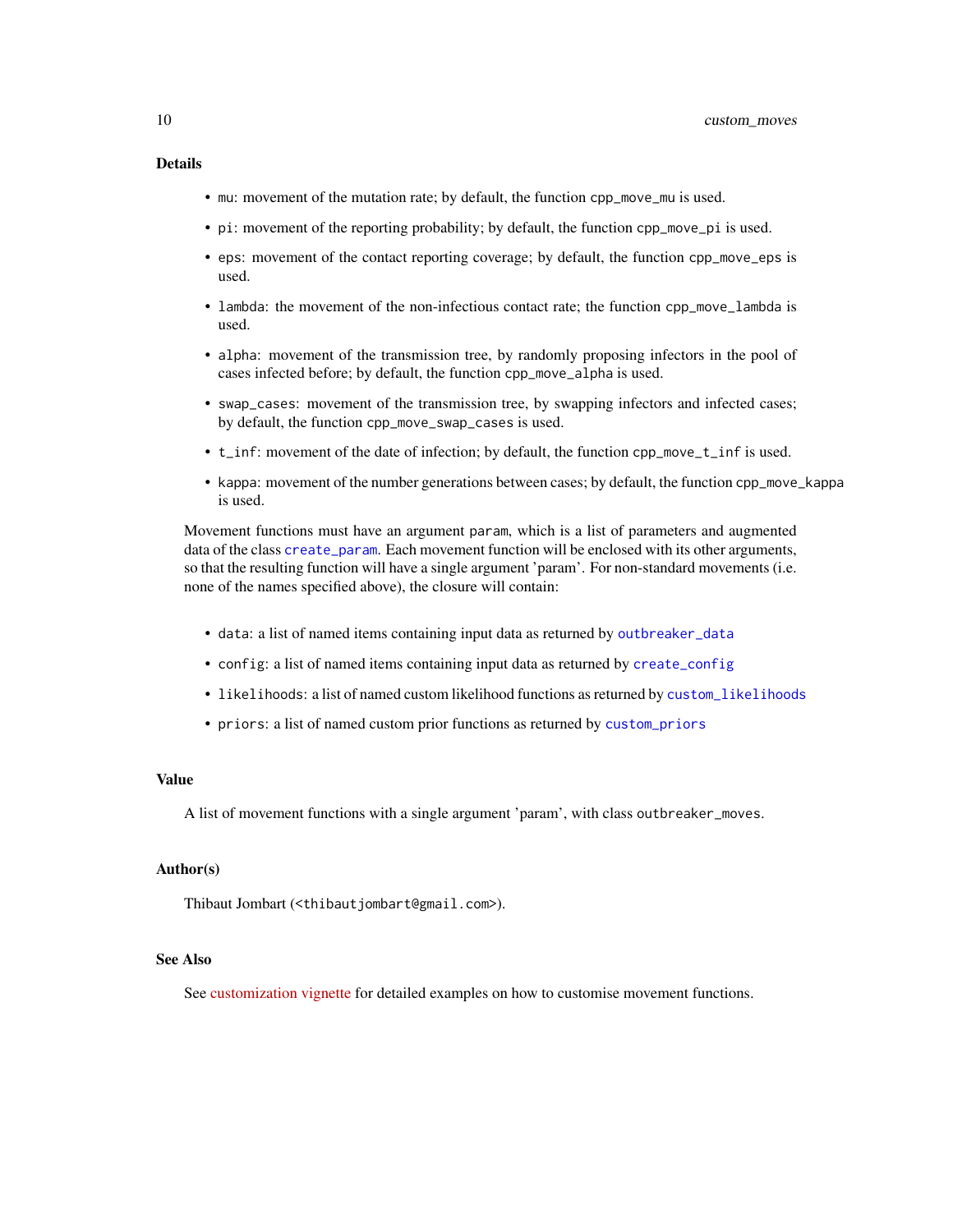<span id="page-10-1"></span><span id="page-10-0"></span>

#### Description

Priors can be specified in several ways in outbreaker2 (see details and examples). The most flexible way to specify a prior is to provide a prior function directly. This function must take an argument 'param', which is a list which contains all the states of the parameters and augmented data. See the documentation of create param for more information.

#### Usage

```
custom_priors(...)
```

```
## S3 method for class 'custom_priors'
print(x, \ldots)
```
#### Arguments

| $\cdots$     | A list or a series of named, comma-separated functions implementing priors.          |
|--------------|--------------------------------------------------------------------------------------|
|              | Each function must have a single argument, which corresponds to a 'outbreaker_param' |
|              | list.                                                                                |
| $\mathsf{x}$ | an outbreaker_config object as returned by create_config.                            |

#### Details

There are three ways a user can specify priors:

1) Default: this is what happens when the 'config' has default values of prior parameters.

2) Customized parameters: in this case, the prior functions are the default ones from the package, but will use custom parameters, specified by the user through [create\\_config](#page-2-1).

3) Customized functions: in this case, prior functions themselves are specified by the user, through the '...' argument of 'custom\_priors'. The requirements is that such functions must have either hard-coded parameters or enclosed values. They will take a single argument which is a list containing all model parameters with the class 'outbreaker\_param'. ALL PRIORS functions are expected to return values on a LOG SCALE.

Priors currently used for the model are:

- mu (mutation rate): default function is an exponential distribution implemented in outbreaker:::cpp\_prior\_mu. New prior functions should use x\$mu to refer to the current value of mu, assuming their argument is called x.
- pi (reporting probability): default function is a beta distribution implemented in outbreaker:::cpp\_prior\_pi. New prior functions should use  $x$ \$pi to refer to the current value of pi, assuming their argument is called x.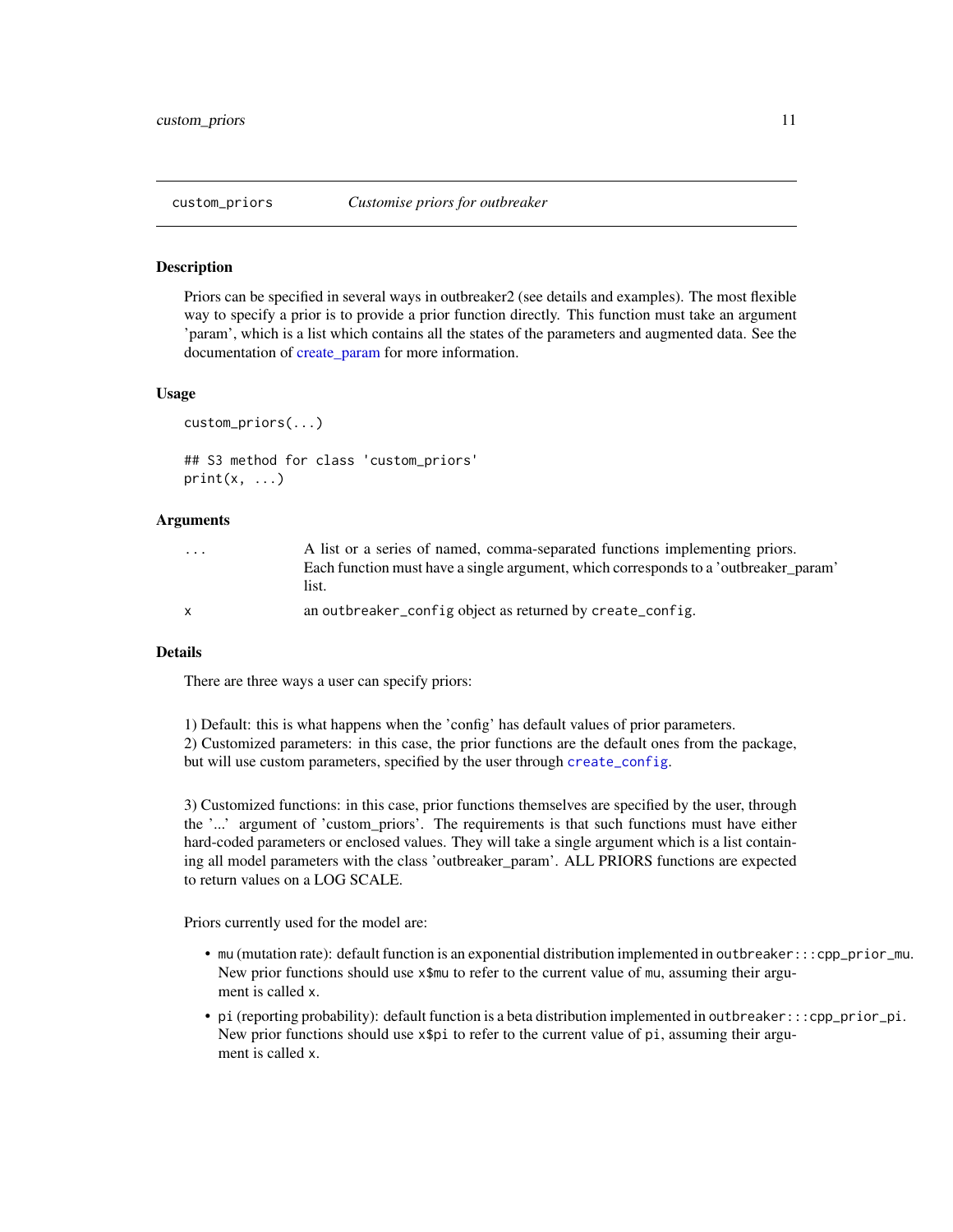# 12 custom\_priors

- eps (contact reporting coverage): default function is a beta distribution implemented in outbreaker:::cpp\_prior\_eps. New prior functions should use x\$eps to refer to the current value of eps, assuming their argument is called x.
- lambda (non-infectious contact rate): default function is a beta distribution implemented in outbreaker:::cpp\_prior\_lambda. New prior functions should use x\$lambda to refer to the current value of lambda, assuming their argument is called x.

#### Value

A list of custom functions with class custom\_priors. Values set to NULL will be ignored and default functions will be used instead.

#### Author(s)

Thibaut Jombart (<thibautjombart@gmail.com>).

#### See Also

See [customization vignette](http://www.repidemicsconsortium.org/outbreaker2/articles/customisation.html#customising-priors) for detailed examples on how to customize priors.

#### Examples

```
## BASIC CONFIGURATION
custom_priors()
```

```
## SPECIFYING PRIOR PARAMETERS
## - this will need to be passed to outbreaker
default_config <- create_config()
new_config <- create_config(prior_mu = 1e-5,
                        prior\_pi = c(2, 1)
```

```
## - to check the prior manually, default settings:
param <- list(mu = 0.001, pi = 0.9)
outbreaker2:::cpp_prior_mu(param, default_config)
outbreaker2:::cpp_prior_pi(param, default_config)
```

```
outbreaker2:::cpp_prior_mu(param, new_config)
outbreaker2:::cpp_prior_pi(param, new_config)
```

```
## these correspond to:
dexp(0.001, 0.01, log = TRUE)
\text{dbeta}(0.9, 2, 1, \text{log} = \text{TRUE})
```
## SPECIFYING A PRIOR FUNCTION

```
## flat prior for pi between 0.5 and 1
f <- function(x) {ifelse(x$pi > 0.5, log(2), log(0))}
priors <- custom_priors(pi = f)
priors # this should be passed to outbreaker
```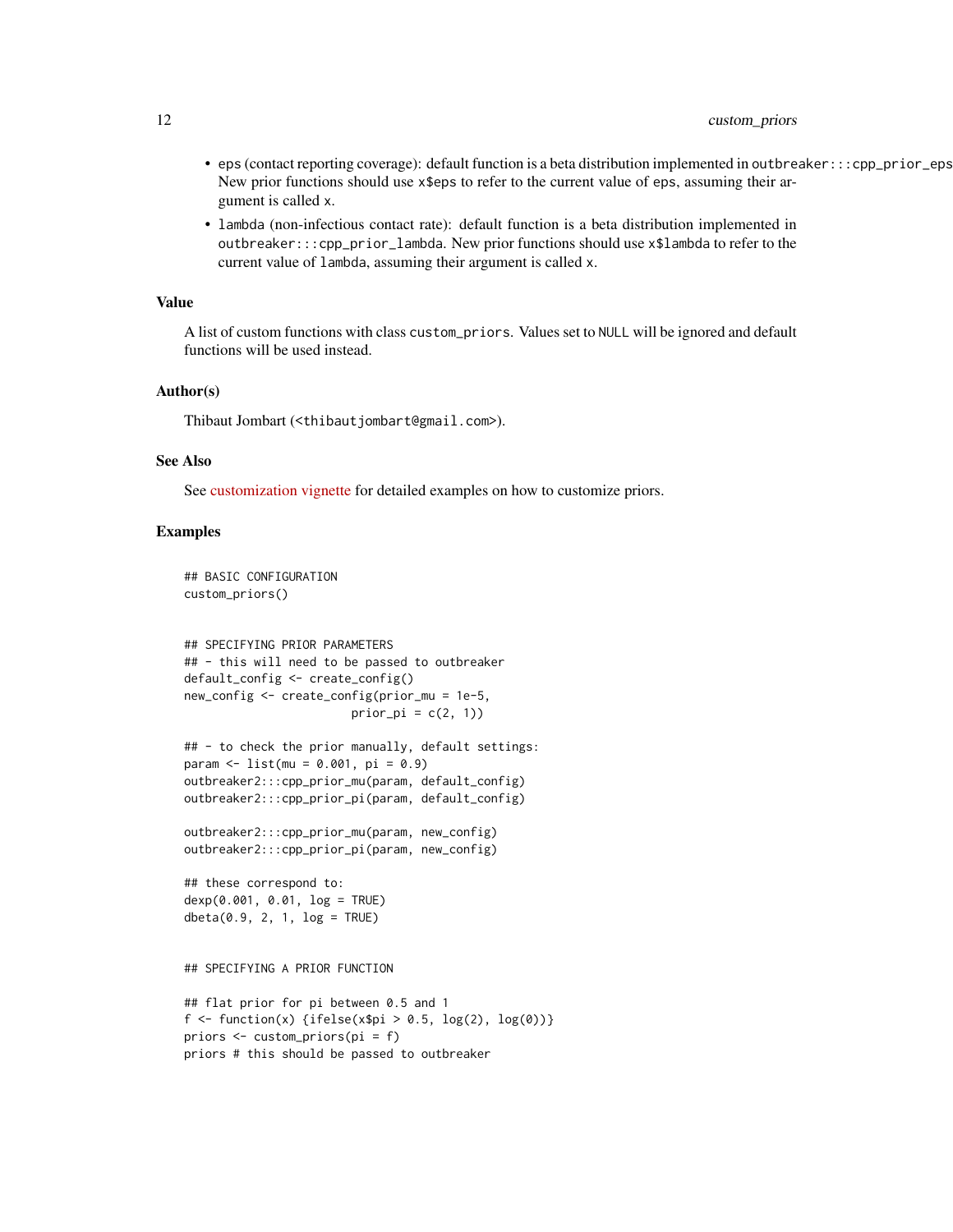# <span id="page-12-0"></span>fake\_outbreak 13

```
## test the prior manually
priors$pi(list(pi=1))
priors$pi(list(pi=.6))
priors$pi(list(pi=.2))
priors$pi(list(pi=.49))
```
fake\_outbreak *Small simulated outbreak*

# Description

This dataset is a small (30 cases) simulated outbreak originally used to illustrate outbreaker, and used for the same purposes in outbreaker2. This list contains the following:

# Usage

fake\_outbreak

# Format

An object of class list of length 6.

# Details

- \$onset: A vector of integers representing dates of onset.
- \$sample: A vector of integers representing the dates of isolation.
- \$dna: A DNAbin matrix of pathogen genome sequences.
- \$w: A numeric vector giving the empirical distribution of the generation time.
- \$ances: A vector of integers indicating, for each case, the true infectors. NA represents imported cases.

#### Author(s)

Thibaut Jombart <thibautjombart@gmail.com>

# Examples

names(fake\_outbreak) fake\_outbreak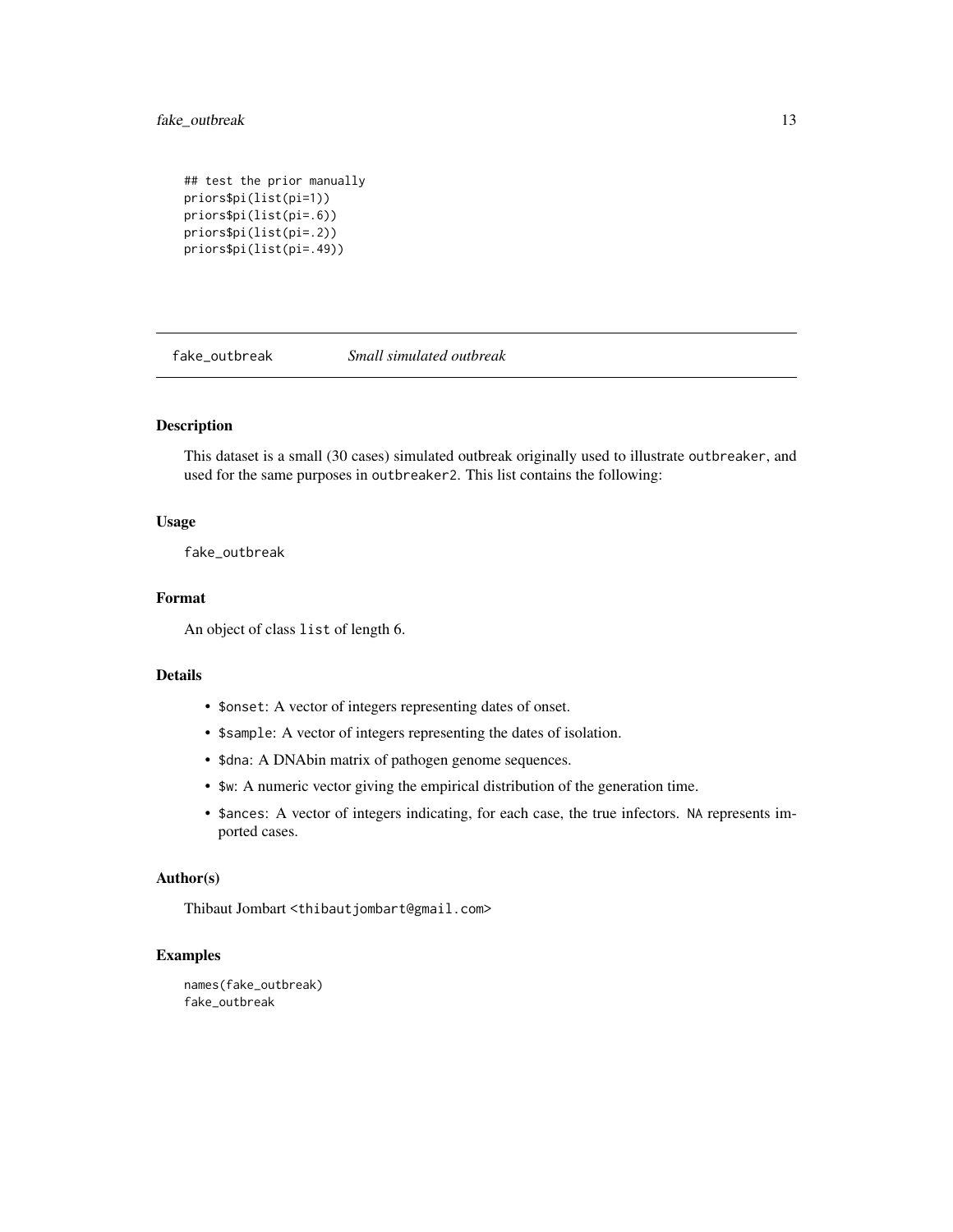<span id="page-13-0"></span>

# Description

This function returns an environment containing all C++ functions (bound to R using Rcpp) used for priors, likelihoods, and movements of parameters in outbreaker2.

#### Usage

get\_cpp\_api()

#### Value

An environment containing Rcpp bindings to C++ functions used internally in outbreaker2. All functions are named as cpp\_[type]\_[component], where 'type' can be:

- 'prior': prior computation
- 'll': likelihood computation
- 'move': movement of parameters or augmented data

And where 'component' can be:

- 'mu': (parameter) mutation rate
- 'pi': (parameter) reporting probability
- 'lambda': (parameter) non-infectious contact rate
- 'eps': (parameter) contact reporting coverage
- 'alpha': (augmented data) ancestries of the cases
- 'kappa': (augmented data) generation between cases on transmission chains
- 't\_inf': (augmented data) dates of infections
- 'timing\_infections': (likelihood component) timing between infectors and infectees
- 'timing\_sampling': (likelihood component) timing between infection and reporting / isolation
- 'timing': (likelihood component) sum of the two timing components
- 'genetic': (likelihood component) genetic diversity accumulated along transmission chains
- 'reporting': (likelihood component) reporting of cases
- 'all': (likelihood component) sum of all likelihood components
- 'swap\_cases': (type of movement) swap infectors and infectees on a transmission tree

For a description of the arguments of these functions, see the Rcpp\_API vignette (vignette("Rcpp\_API", package = "outbreaker2")).

# Author(s)

Thibaut Jombart (<thibautjombart@gmail.com>)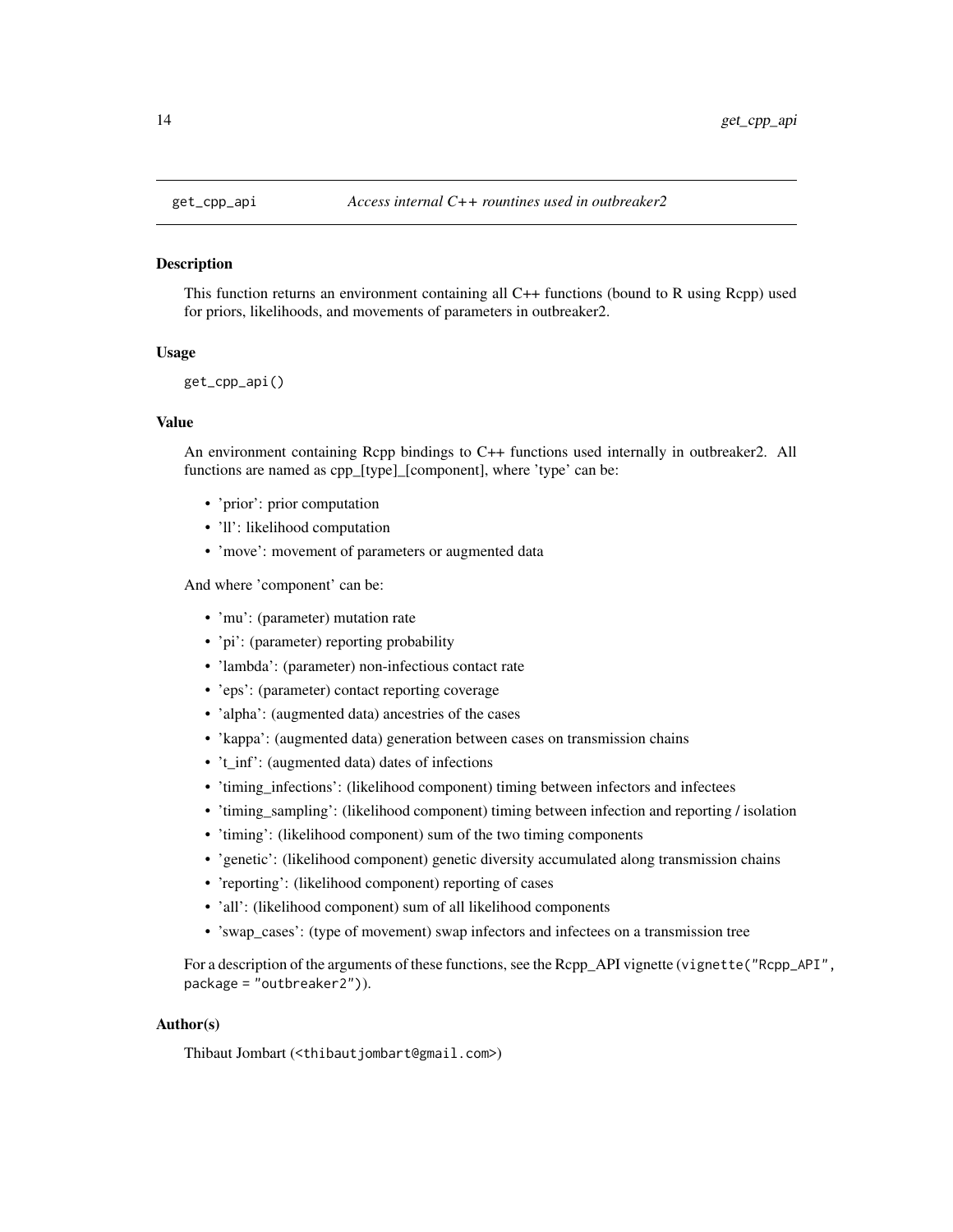#### <span id="page-14-0"></span>outbreaker and the state of the state of the state of the state of the state of the state of the state of the state of the state of the state of the state of the state of the state of the state of the state of the state of

# Examples

```
## get functions in an environment
api <- get_cpp_api()
api
## check content of the environment
ls(api)
## test the prior for mu
args(api$cpp_prior_mu)
config <- create_config()
api$cpp_prior_mu(list(mu = 0.00123), config)
dexp(0.00123, rate = configuration_mu, log = TRUE)
```
<span id="page-14-1"></span>outbreaker *outbreaker2: main function for reconstructing disease outbreaks*

# Description

The function outbreaker is the main function of the package. It runs processes various inputs (data, configuration settings, custom priors, likelihoods and movement functions) and explores the space of plausible transmission trees of a densely sampled outbreaks.

# Usage

```
outbreaker(
  data = outbreaker_data(),
  config = create\_config(),priors = custom_priors(),
  likelihoods = custom_likelihoods(),
 moves = custom_moves()
)
```
# Arguments

| data        | a list of named items containing input data as returned by outbreaker_data |
|-------------|----------------------------------------------------------------------------|
| config      | a set of settings as returned by create_config                             |
| priors      | a set of log-prior functions as returned by custom_priors                  |
| likelihoods | a set of log-likelihood functions as returned by custom likelihoods        |
| moves       | a set of movement functions as returned by custom_moves                    |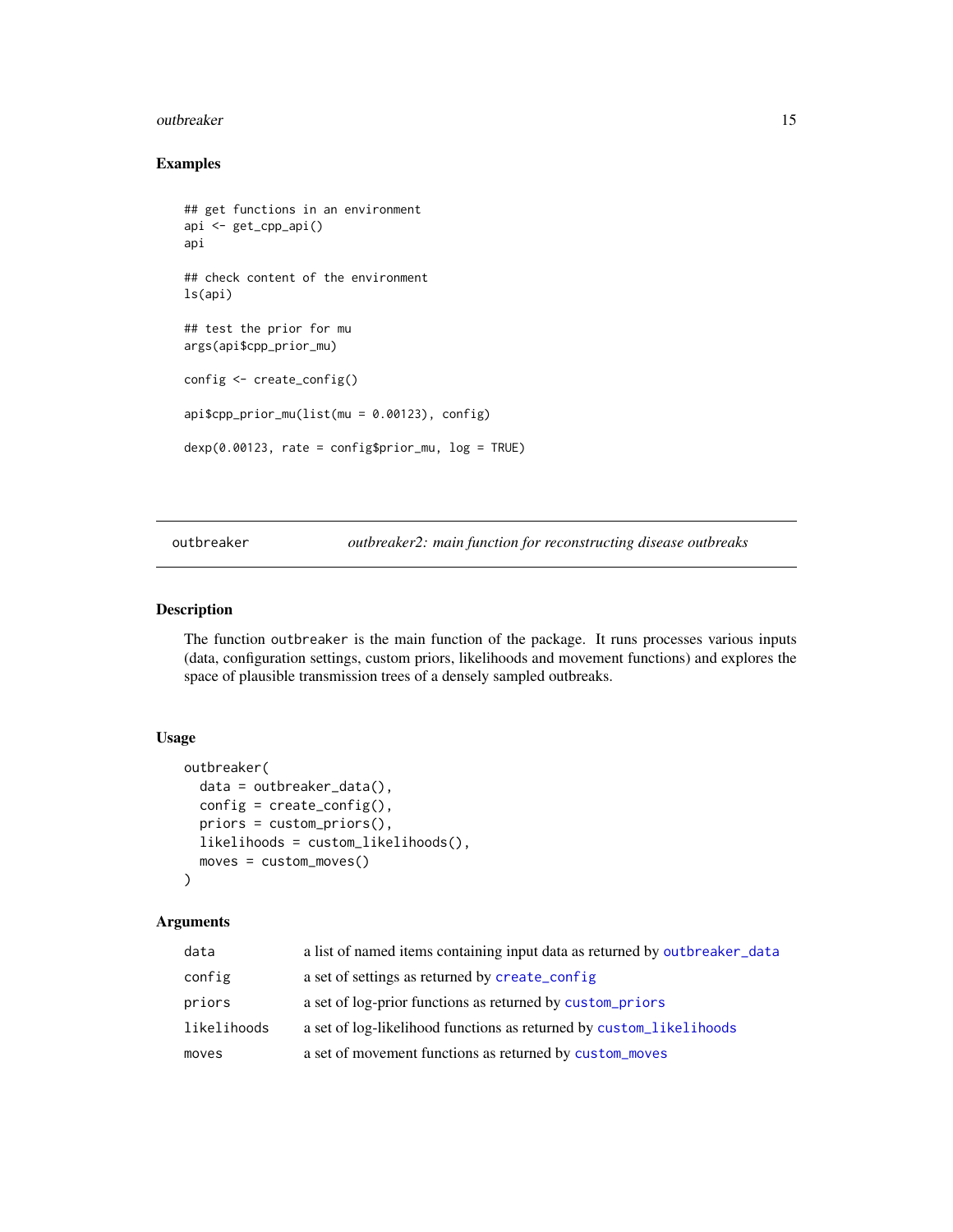# <span id="page-15-0"></span>Details

The emphasis of 'outbreaker2' is on modularity, which enables customisation of priors, likelihoods and even movements of parameters and augmented data by the user. This the dedicated vignette on this topic vignette("outbreaker2\_custom").

# Author(s)

Thibaut Jombart (<thibautjombart@gmail.com>)

#### References

Jombart T, Cori A, Didelot X, Cauchemez S, Fraser C and Ferguson N (2014). Bayesian reconstruction of disease outbreaks by combining epidemiologic and genomic data. PLoS Computational Biology.

# See Also

[outbreaker\\_data](#page-16-1) to process input data, and [create\\_config](#page-2-1) to process/set up parameters

- [outbreaker\\_data](#page-16-1): function to process input data
- [create\\_config](#page-2-1): function to create default and customise configuration settings
- [custom\\_priors](#page-10-1): function to specify customised prior functions
- [custom\\_likelihoods](#page-6-1): function to specify customised likelihoods functions
- [custom\\_moves](#page-8-1): function to create default and customise movement functions

#### Examples

```
## get data
data(fake_outbreak)
dat <- fake_outbreak
## Not run:
## run outbreaker
out <- outbreaker(data = list(dna = dat$dna, dates = dat$onset, w_dens = dat$w),
config = list(n\_iter = 2e4, sample\_every = 200)plot(out)
as.data.frame(out)
## run outbreaker, no DNA sequences
out2 <- outbreaker(data = list(dates = dat$onset, w_dens = w),
config = list(n_iter = 2e4, sample_every = 200))
plot(out2)
as.data.frame(out2)
```
## End(Not run)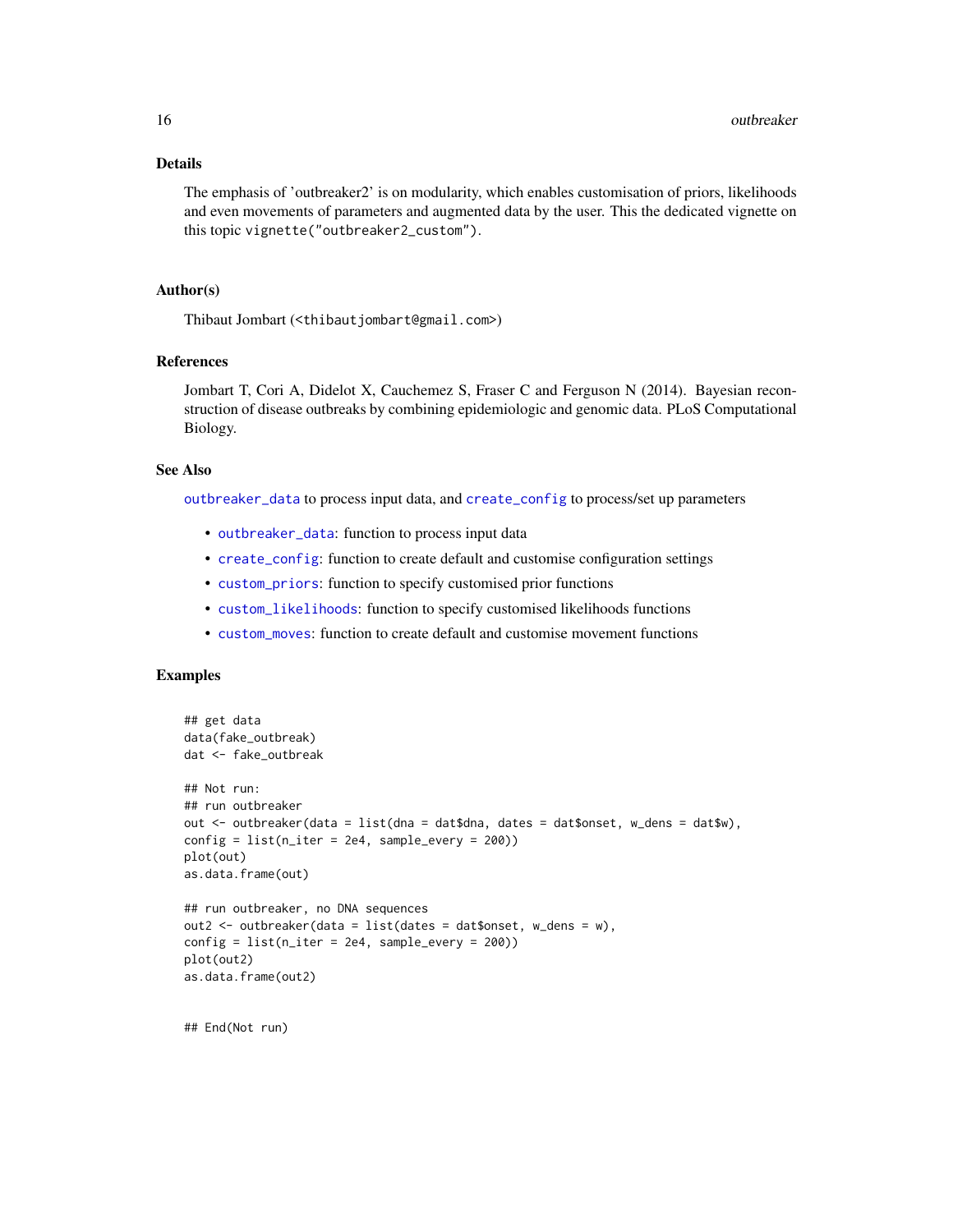# <span id="page-16-1"></span><span id="page-16-0"></span>Description

This function performs various checks on input data given to outbreaker. It takes a list of named items as input, performs various checks, set defaults where arguments are missing, and return a correct list of data input. If no input is given, it returns the default settings.

#### Usage

```
outbreaker_data(..., data = list(...))
```
#### Arguments

| $\cdots$ | a list of data items to be processed (see description)                    |
|----------|---------------------------------------------------------------------------|
| data     | optionally, an existing list of data item as returned by outbreaker_data. |

# Details

Acceptables arguments for ... are:

- dates dates a vector indicating the collection dates, provided either as integer numbers or in a usual date format such as Date or POSIXct format. By convention, zero will indicate the oldest date. If the vector is named, the vector names will be used for matching cases to contact tracing data and labelled DNA sequences.
- dna the DNA sequences in DNAbin format (see [read.dna](#page-0-0) in the ape package); this can be imported from a fasta file (extension .fa, .fas, or .fasta) using adegenet's function [fasta2DNAbin.](#page-0-0)
- ctd the contact tracing data provided as a matrix/dataframe of two columns, indicating a reported contact between the two individuals whose ids are provided in a given row of the data, or an epicontacts object. In the case of the latter, linelist IDs will be used for matching dates and DNA sequences
- w\_dens a vector of numeric values indicating the generation time distribution, reflecting the infectious potential of a case  $t = 1, 2, \dots$  time steps after infection. By convention, it is assumed that newly infected patients cannot see new infections on the same time step. If not standardized, this distribution is rescaled to sum to 1.
- f\_dens similar to w\_dens, except that this is the distribution of the colonization time, i\_e. time interval during which the pathogen can be sampled from the patient.

#### Author(s)

Thibaut Jombart (<thibautjombart@gmail.com>)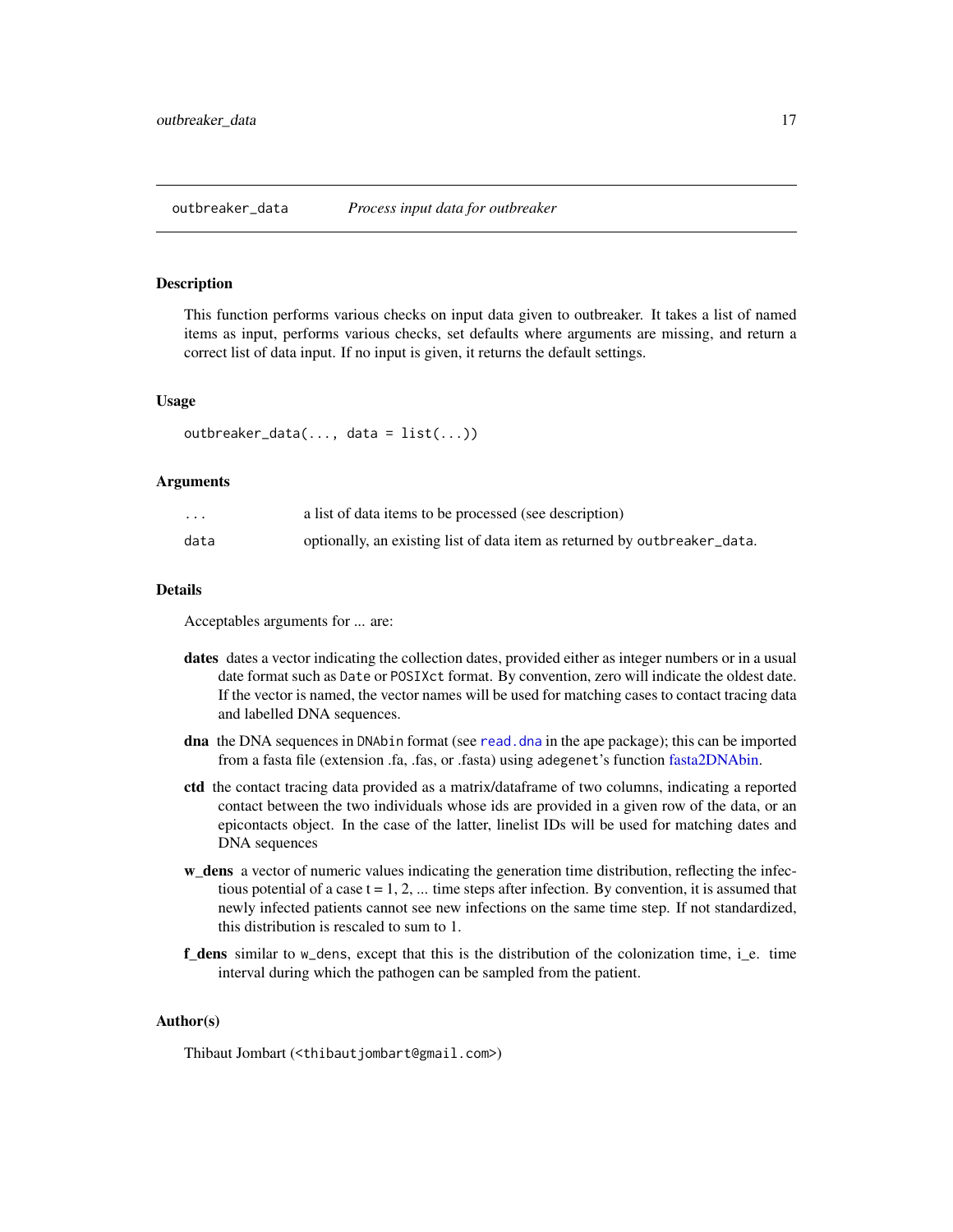# <span id="page-17-0"></span>Examples

```
x <- fake_outbreak
outbreaker_data(dates = x$sample, dna = x$dna, w_dens = x$w)
```
outbreaker\_package *outbreaker2: a platform for disease outbreak reconstruction*

# Description

This package provides a statistical platform for reconstructing transmission trees ('who infects whom') in densely sampled disease outbreaks. It reimplements, as a particular case, the model of 'outbreaker' (see references). 'outbreaker2' extends and replaces 'outbreaker'.

#### Details

The emphasis of 'outbreaker2' is on modularity, which enables customisation of priors, likelihoods and even movements of parameters and augmented data by the user. This the dedicated vignette on this topic vignette("outbreaker2\_custom").

The main functions of the package are:

- [outbreaker](#page-14-1): main function to run analyses
- [outbreaker\\_data](#page-16-1): function to process input data
- [create\\_config](#page-2-1): function to create default and customise configuration settings
- [custom\\_priors](#page-10-1): function to specify customised prior functions
- [custom\\_likelihoods](#page-6-1): function to specify customised likelihoods functions
- [custom\\_moves](#page-8-1): function to create default and customise movement functions

# Author(s)

Thibaut Jombart <thibautjombart@gmail.com>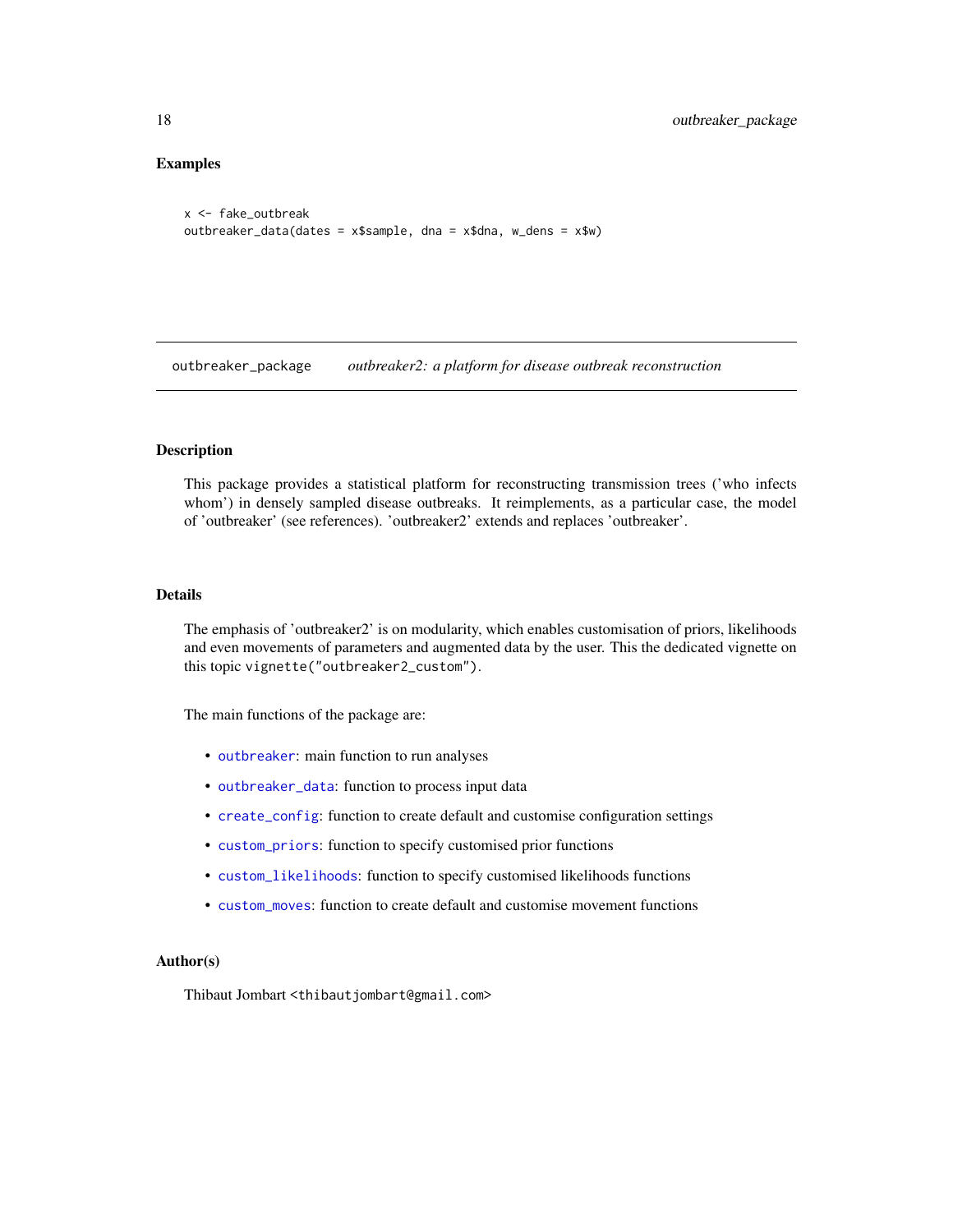<span id="page-18-0"></span>print.outbreaker\_chains

*Basic methods for processing outbreaker results*

# Description

Several methods are defined for instances of the class outbreaker\_chains, returned by [outbreaker](#page-14-1), including: print, plot, summary

# Usage

```
## S3 method for class 'outbreaker_chains'
print(x, n_{row} = 3, n_{col} = 8, ...)## S3 method for class 'outbreaker_chains'
plot(
 x,
 y = "post",type = c("trace", "hist", "density", "alpha", "t_inf", "kappa", "network"),
  group = NULL,burnin = 0,
 min\_support = 0.1,
 labels = NULL,...
\mathcal{L}
```

```
## S3 method for class 'outbreaker_chains'
summary(object, burnin = 0, method = c("mpa", "decycle"), ...)
```
# Arguments

| $\mathsf{x}$ | an outbreaker_chains object as returned by outbreaker.                                                                                           |
|--------------|--------------------------------------------------------------------------------------------------------------------------------------------------|
| $n$ _ $row$  | the number of rows to display in head and tail; defaults to 3.                                                                                   |
| $n\_{col}$   | the number of columns to display; defaults to 8.                                                                                                 |
| $\ddots$ .   | further arguments to be passed to other methods                                                                                                  |
| y            | a character string indicating which element of an outbreaker_chains object to<br>plot                                                            |
| type         | a character string indicating the kind of plot to be used (see details)                                                                          |
| group        | a vector of character strings indicating the parameters to display, or "all" to<br>display all global parameters (non node-specific parameters). |
| burnin       | the number of iterations to be discarded as burnin                                                                                               |
| min_support  | a number between 0 and 1 indicating the minimum support of ancestries to be<br>plotted; only used if 'type' is 'network'                         |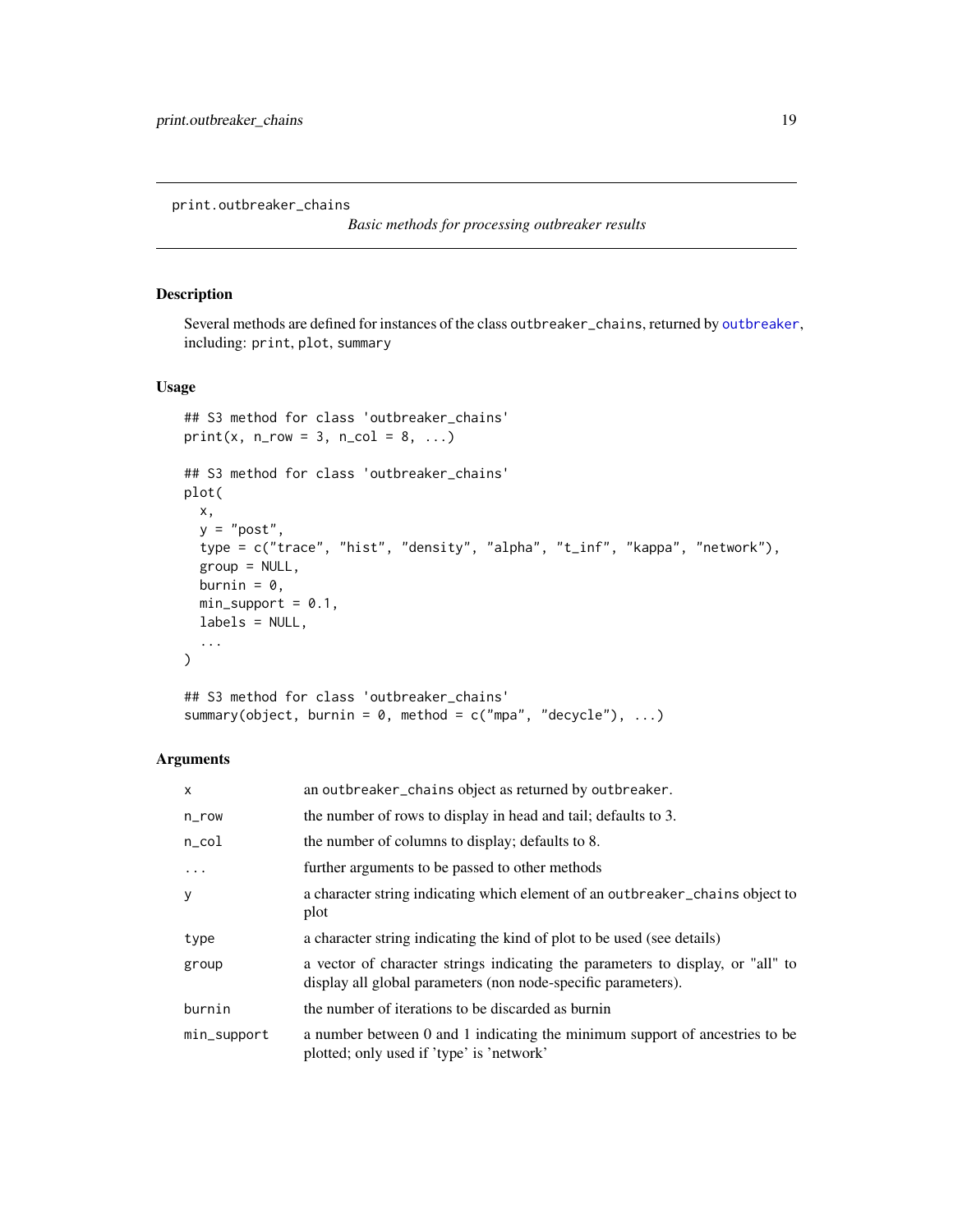<span id="page-19-0"></span>

| labels | a vector of length N indicating the case labels (must be provided in the same<br>order used for dates of symptom onset)                                                                                                                                                                                                                                                                                         |
|--------|-----------------------------------------------------------------------------------------------------------------------------------------------------------------------------------------------------------------------------------------------------------------------------------------------------------------------------------------------------------------------------------------------------------------|
| object | an outbreaker_chains object as returned by outbreaker.                                                                                                                                                                                                                                                                                                                                                          |
| method | the method used to determine consensus ancestries. 'mpa' (maximum posterior<br>ancestry) simply returns the posterior ancestry with the highest posterior support<br>for each case, even if this includes cycles. 'decycle' will return the maximum<br>posterior ancestry, except when cycles are detected, in which case the link in the<br>cycle with the lowest support is pruned and the tree recalculated. |

#### Details

type indicates the type of graphic to plot:

- trace to visualise MCMC traces for parameters or augmented data (plots the log-likelihood by default)
- hist to plot histograms of quantitative values
- density to plot kernel density estimations of quantitative values
- alpha to visualise the posterior frequency of ancestries
- network to visualise the transmission tree; note that this opens up an interactive plot and requires a web browser with Javascript enabled; the argument 'min\_support' is useful to select only the most supported ancestries and avoid displaying too many links
- kappa to visualise the distributions generations between cases and their ancestor/infector

#### Author(s)

Thibaut Jombart (<thibautjombart@gmail.com>)

# See Also

See [introduction vignette](http://www.repidemicsconsortium.org/outbreaker2/articles/introduction.html#graphics) for detailed examples on how to visualise outbreaker\_chains objects.

sim\_ctd *Simulate contact data from a transmission tree*

# **Description**

This function simulates contact data from a transmission tree. The model assumes that all transmission pairs have experienced contact, and that there is no false-positive reporting of contacts. The probability of contact occuring between a non-transmision pair is given by the parameter lambda. The probability of reporting a contact (transmission pair or not) is given by the parameters eps.

### Usage

```
sim_ctd(tTree, eps, lambda)
```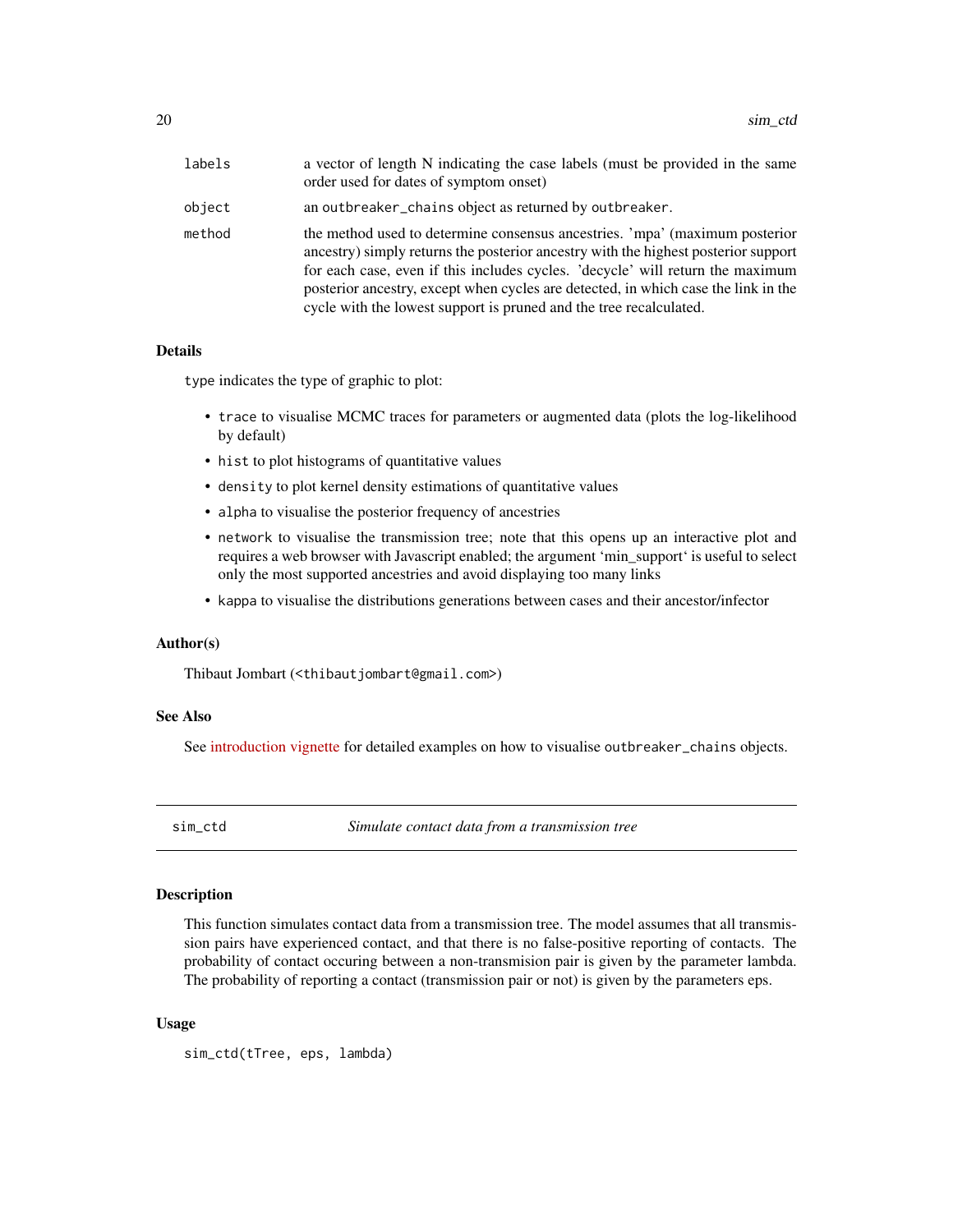#### sim\_ctd 21

# Arguments

| tTree  | a data frame or matrix of two columns, with each row providing the ids (numer-<br>ical or as characters) of a transmission pair |
|--------|---------------------------------------------------------------------------------------------------------------------------------|
| eps    | the contact reporting coverage, defined as the probability of reporting a contact<br>(transmission pair or not)                 |
| lambda | the non-infectious contact rate, defined as the probability of contact between a<br>non-transmission pair.                      |

# Author(s)

Finlay Campbell (<finlaycampbell93@gmail.com>)

# Examples

```
## load data
x <- fake_outbreak
tTree <- data.frame(from = x$ances, to = seq_along(x$ances))
## simulate contact data with coverage of 80% and 10% probability of
## contact between non-transmission pairs
ctd <- outbreaker2:::sim_ctd(tTree, eps = 0.8, lambda = 0.1)
## inspect contact data
head(ctd)
```